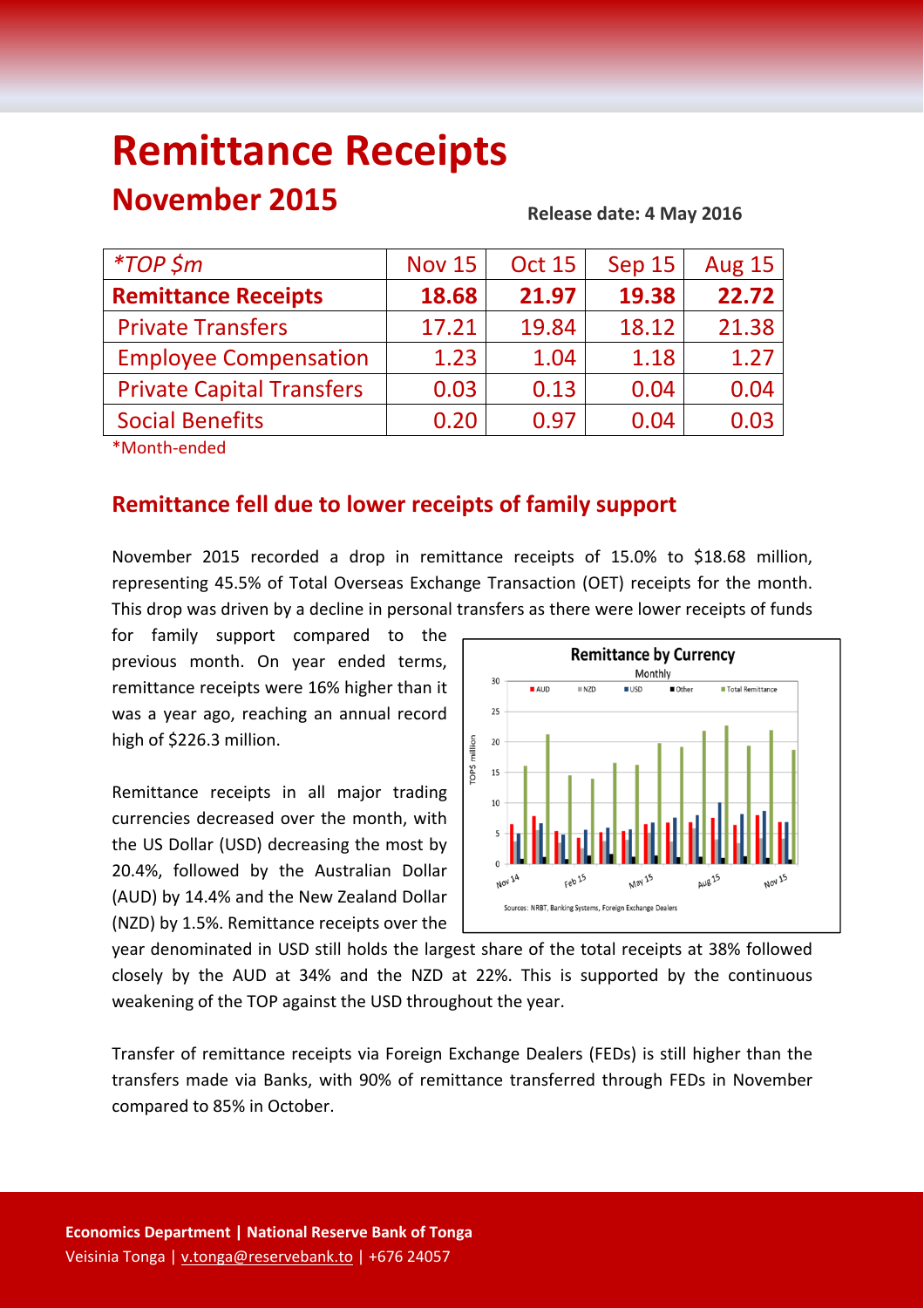#### **Private Transfers**

Private transfers which are mostly personal transfers is still the largest contributor to the

overall remittance receipts, representing 92.1% of the total remittance and 42.0% of the total OET receipts by the end of November. Private transfers fell over the month by 13.3% coinciding with lower receipts of family support from friends and families abroad, particularly the receipts in AUD and USD.

#### **Employee Compensation**<sup>1</sup>

Compensation of employees slightly rose by \$0.2 million over the month reaching

**Remittance by Categories** Monthly Private Transfers Compensation of Employees  $30$ Private Capital Transfers Social Benefits 25 rop\$ million 20 15 10 5  $\overline{\mathbf{0}}$   $\overline{\mathbf{0}}$   $\overline{\mathbf{1}}$ **AUB 15** NOV 14 Feb<sub>15</sub> May 15 **NOV 15** Sources: NRBT, Banking Systems, Foreign Exchange Dealers

a year ended total of \$16.8 million, of which \$7.3 million were receipts from seasonal workers.

#### **Private Capital Transfers & Social Benefits**

Both private capital expenditures and social benefits declined during November, representing only 1.2% of total remittance.

#### **Outlook**

Remittance receipts are anticipated to climb higher in the upcoming months as we move into the Christmas festive season. The NRBT will continue to closely monitor the remittance receipts given they are one of the largest inflows for Tonga's economy.

 $1$  Employee compensation is the sum of wages and salaries from the Recognised Seasonal Employer (RSE) program and other Tongan residents working short term overseas.